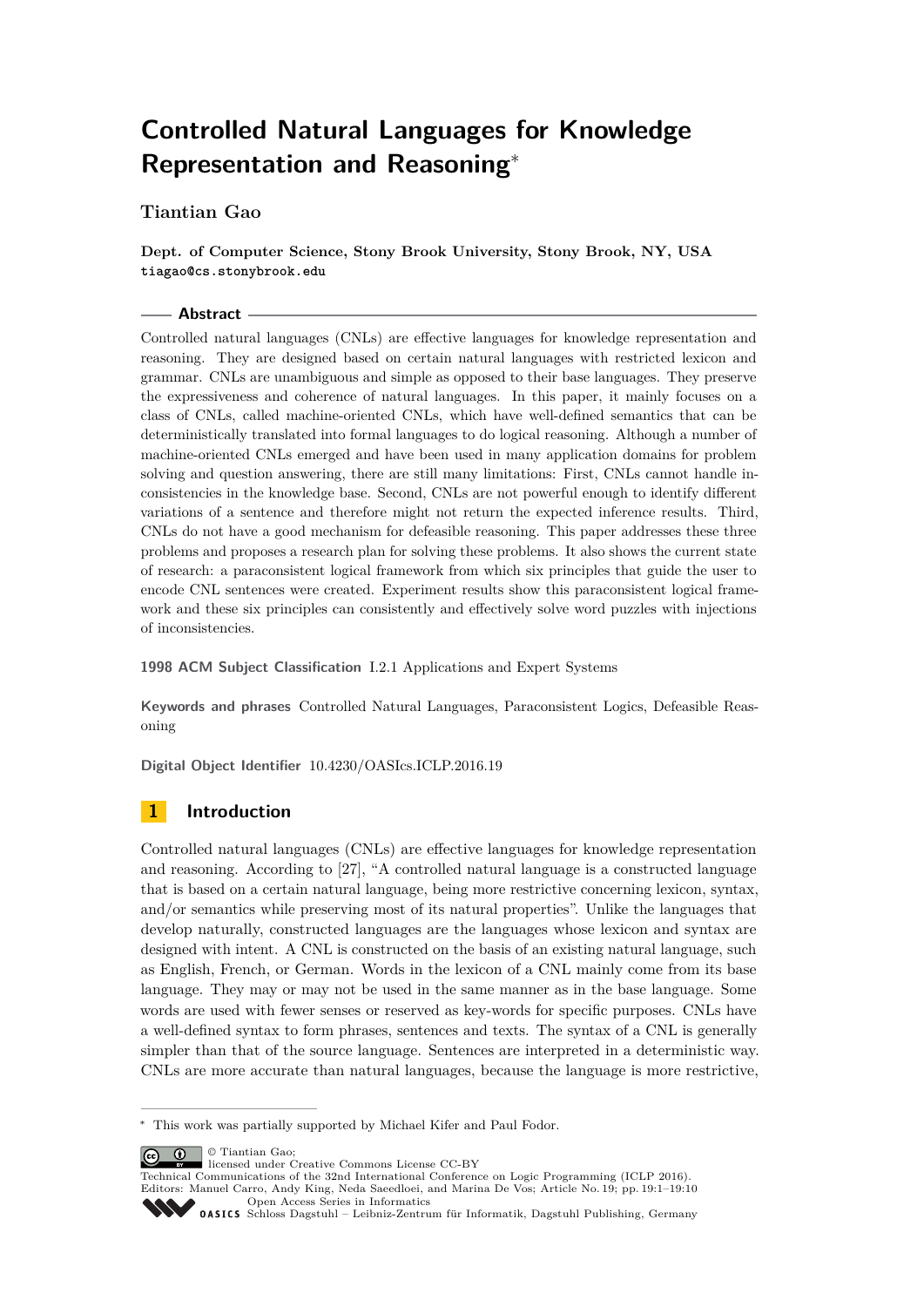#### **19:2 Controlled Natural Languages for Knowledge Representation and Reasoning**

but not all CNLs have formal semantics. Those that have formal semantics can be processed by computers for knowledge representation, machine translation, and logical reasoning. Although a CNL may deviate from its base language in the lexicon, syntax, and/or semantics, it still preserves most of the natural properties of the base language, so the reader would correctly comprehend the CNL with little effort.

CNLs generally fall into two categories: human-oriented CNLs and machine-oriented CNLs. Human-oriented CNLs are designed to make the texts easier for readers to understand [\[40\]](#page-9-1). Examples include Basic English [\[36\]](#page-9-2), Special English [\[35\]](#page-8-1), and Simplified Technical English [\[23\]](#page-8-2). Machine-oriented CNLs, as opposed to human-oriented ones, have formal semantics which can be understood and processed by computers for the purpose of knowledge representation and logical reasoning. Examples include Attempto Controlled English (ACE) [\[17\]](#page-7-0), Processable English (PENG) [\[39\]](#page-9-3), and Computer-processable Language (CPL) [\[14\]](#page-7-1).

Typically, there is a big learning curve for domain experts in the fields such as law, business and medical to represent the domain-specific knowledge in computer languages. CNLs are superior to other ways of knowledge representation in that they require little knowledge for users to understand the syntax and semantics of the underlying knowledge representation framework. Users can encode the knowledge base in English by following a restricted grammar and then make inferences. For example, in the ERGO project (Effective Representation of Guidelines with  $Ontologies)^1$  $Ontologies)^1$ , ACE was used to author pediatric guideline recommendations. As a result, the clinical practice guidelines can be automatically translated into rules which can be incorporated into decision support systems to facilitate clinicians. In [\[41\]](#page-9-4), PENG was used to solve word puzzles. The original Jobs Puzzle was rewritten in CNL sentences with the addition of some implicit background knowledge. These CNL sentences are then transformed into a program in Answer Set Programming (ASP) [\[22\]](#page-8-3) paradigm to compute the answer. In [\[13\]](#page-7-2), CPL was used to encode the AP (advanced high-school) level examination questions. The CNLs questions are machine-understandable such that they can be processed by its inference system for question-answering.

There are limitations to the aforementioned CNLs. First, they cannot conduct reasoning in the presence of inconsistencies. In practical cases, it is very likely that the knowledge base is constructed from different sources, thus the occurrences of inconsistencies are quite likely. However, current reasoning systems for the aforementioned CNLs do not accept inconsistencies. Because of this, occurrences of inconsistencies in one source will break the whole system and inhibit reasoning. But, in many cases, inconsistencies in one source may not affect the others. Thus, it is necessary to know which piece of information is inconsistent. Besides, it is also desirable to derive things from the information which is consistent.

Second, current CNLs have limited power to identify variations of a sentence. Although CNLs have restricted grammar and pre-defined interpretation rules, users still have multiple choices to express a sentence. Consider the case of question-answering, users may also compose questions in different words as opposed the ones used in the knowledge base or have different ways of writing the same sentence in CNL. In the aspect of knowledge representation, it is desirable to map the variations of a sentence to the same logical form. Otherwise, users might not be able to get the inference results as expected. For instance, in ACE, phrases like "Mary's father" and "the father of Mary" are represented as the same form. However, given the sentences "Mary's gender is female. If Mary is a female then Mary is a doctor", ACE will not derive the conclusion that "Mary is a doctor".

Third, it is common that CNL sentences are not created equally. Different sentences imply different degrees of priorities. Consider the sentences "Every bird flies. Penguins do

<span id="page-1-0"></span> $^1$  <http://gem.med.yale.edu/ergo/>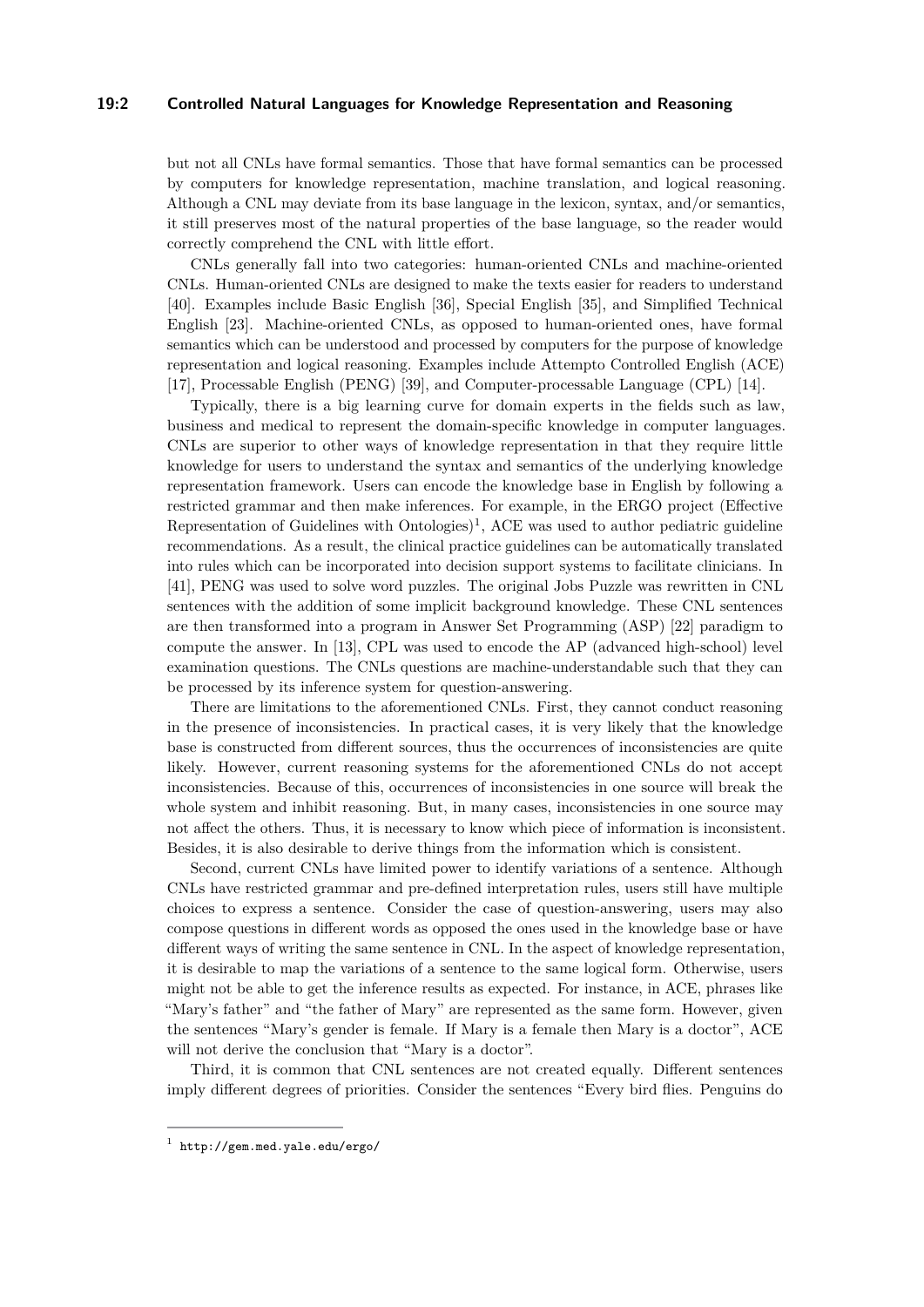#### **T. Gao 19:3**

not fly". The first sentence states the default case: a bird flies. The second sentence indicates a higher priority than the first one – in that if something is a penguin, it will refute the conclusion drawn from the first one. This type of reasoning is called defeasible reasoning [\[34\]](#page-8-4). Defeasible statements are common in texts. Although reference [\[42\]](#page-9-5) provides a mechanism to denote defaults and exceptions in CNL, it is still very limited when handling priorities in complex cases. Details will be discussed in the next section.

In the following: Section [2](#page-2-0) gives an overview of existing CNLs. Section [3](#page-4-0) presents the goal of the research. Section [4](#page-5-0) shows the current state of research, to be specific, a powerful paraconsistent logical framework and six principles derived the logic for encoding CNL sentences. Section [5](#page-5-1) gives a brief summary of the experiment results show the aforementioned logical framework and principles can consistently and effectively solve word puzzles. Section [6](#page-6-0) discusses the open issues and the expected achievements in the future. Section [7](#page-6-1) concludes the paper.

# <span id="page-2-0"></span>**2 Background**

ACE is the first CNL that can be translated to first-order logic. ACE is a subset of English defined by a restricted grammar along with interpretation rules that control the semantic analysis of grammatically correct ACE sentences. ACE uses discourse resolution structure (DRS) [\[25\]](#page-8-5) as the logical structure to represent the semantics of a set of ACE sentences. ACE is supported by a language processor, Attempto Parsing Engine (APE), and a reasoner, RACE [\[19\]](#page-8-6). APE is an online language processor that allows users to compose ACE sentences as input and generates their semantics in DRS and first-order logic clauses as output. RACE is a CNL reasoner that supports theorem proving, consistency checking, and question answering. RACE is implemented in Prolog. It is an extension of Satchmo [\[30\]](#page-8-7), which is a theorem prover based on the model generation paradigm. Satchmo executes the clauses by forward reasoning and generates a minimal finite model of clauses. RACE extends Satchmo by giving a justification for every proof, finding all minimal unsatisfiable subsets of clauses if the axioms are not consistent,

PENG was developed by Rolf Schwitter at Macquarie University. It was partly inspired by ACE. PENG is a subset of English with restricted grammar and use DRS as semantic representation. Unlike ACE, PENG does not require users to learn the grammar of the language. Instead, it designs a predictive editor that informs users of the look-ahead information that guides users to proceed based on the structure of the current sentence. The original implementation of PENG's reasoner is based on a theorem-prover Otter [\[32\]](#page-8-8) and a model builder MACE [\[33\]](#page-8-9). The reasoner supports consistency checking, informativity checking, and question answering. In later extensions, PENG translates CNL sentences into ASP programs and embeds Clingo [\[21\]](#page-8-10) as its underlying reasoner for question answering. Besides, it extends the grammar to support defeasible reasoning [\[42\]](#page-9-5) by introducing defaults and exceptions. A default statement is identified by the keyword *normally*. There are two types exceptions: strong exception and weak exception, where strong exceptions, identified by the word "not", can refute the default conclusion and weak exceptions, identified by the keyword "abnormally" make the default conclusion inapplicable without refuting it. There are a few limitations to this approach. First, the way it represents weak exceptions is more close to the English translation of the intended ASP rule. It is very hard for users to correctly represent weak exceptions in CNL without knowing the underlying ASP rules. Second, the design of defaults and exceptions only generates two levels of priorities where exceptions have higher priorities than defaults and therefore refuting the defaults. However, in real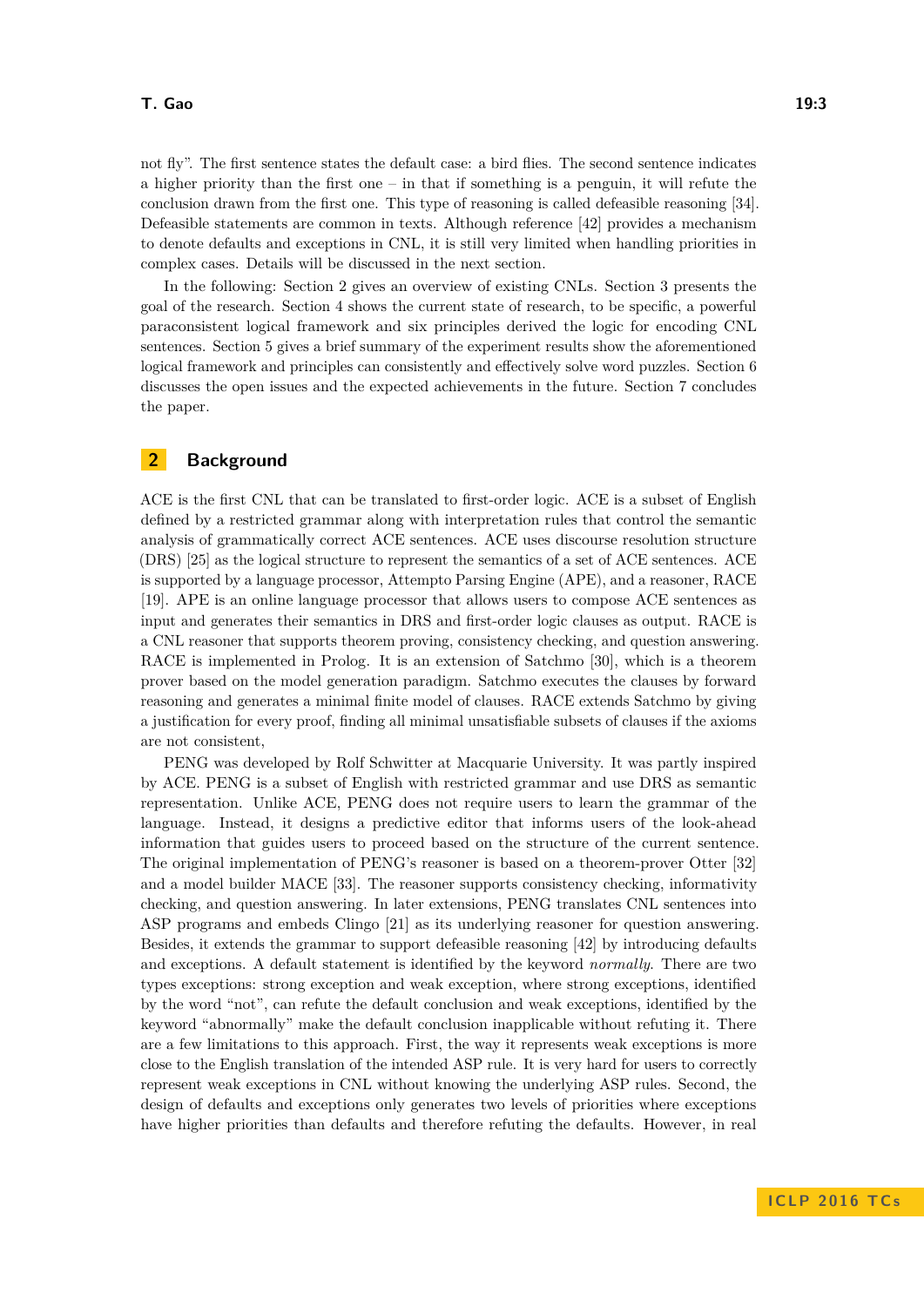## **19:4 Controlled Natural Languages for Knowledge Representation and Reasoning**

cases, it is very common, especially in the fields of law and financial regulations, that there are more than two levels of priorities among sentences. A sentence can refute some sentences while the sentence itself can be refuted by others as well.

CPL was developed by Peter Clark at University of Texas. The vocabulary of CPL is based on a pre-defined Component Library (CLib) ontology [\[8\]](#page-7-3). CPL accepts three types of sentences: ground facts, rules, and questions. The semantics of CPL are represented by KM (Knowledge Machine) [\[15\]](#page-7-4) sentences. KM is a powerful frame-based knowledge representation language. It represents first-order logic clauses in LISP-like syntax. The CPL interpreter translates a CPL sentence into KM sentences in three steps. First, the interpreter uses a bottom-up, broad coverage chart parser, called SAPIR [\[24\]](#page-8-11), to parse a CPL sentence and then generates a logical form (LF). Second, an initial logic generator is used to transform the LF into ground logical assertions (KM sentences) by applying a set of simple, syntactic rewrite rules. Third, subsequent post-processing is performed based on the logical assertions generated in Step 2, including word sense disambiguation, semantic role labelling, and structural re-organization.

BioQuery-CNL [\[16\]](#page-7-5) is a CNL designed for representing biomedical documents. The expressive power of BioQuery-CNL is superior to existing semantic web query languages, like SPARQL. For instance, users can write simple English phrases such as "gene-gene relation chain" to indicate transitive closures. Both the biomedical knowledge base and user queries are encoded by ASP programs, which can be fed into ASP solvers for making inferences. Between the querying interface and the underlying knowledge base, there is an intermediate layer, the rule layer, which stores definitions of auxiliary concepts derived from the knowledge base. These auxiliary definitions help connect ASP queries to the underlying knowledge base.

NL2KR [\[43\]](#page-9-6) is a platform that can translate natural languages into knowledge representation formalisms. It consists of two sub-parts: NL2KR-L and NL2KR-T, where NL2KR-L is the training phase of the system and NL2KR-T is the translation system. Both parts embed a Combinatory Categorial Grammar (CCG) [\[28\]](#page-8-12) parser, where each word is associated with a syntactic category and semantic representation in the form of *λ*-expressions. The purpose of NL2KR-L is to learn the semantic meaning of each word in the lexicon based on a training set. Given the sentences and their semantic representations, Inverse-*λ* [\[6\]](#page-7-6) is used to extract the semantic meaning of a word within the given context. When Inverse-*λ* is not enough to extract the meaning of the words, Generalization [\[7\]](#page-7-7) is used to guess the meaning of the words. Ambiguity is solved by a Parameter Learning module which learns the weights of all possible meanings to a word and chooses the most probable one. After the training phase, words in the lexicon are augmented with new meanings extracted from the training set. In the translation phase, sentences are translated by a CCG parser. Same as NL2KR-L, Generalization is used to determine the meaning of unknown words. Experimental results show that NL2KR achieves high accuracy when applied to GeoQuery and Jobs datasets for question-answering.

In addition to CNL systems, current advances in ASP provide ways to solve more complicated knowledge representation problems in CNL. For instance, CR-Prolog [\[5\]](#page-7-8) extends ASP with consistency-restoring rules (cr-rules), which can be used to specify exceptions. Once inconsistencies arise in the knowledge base, cr-rules are used to override the conclusions derived from default statements. This logical framework captures the characteristics of defeasible reasoning in natural languages. Another extension of ASP is EZCSP [\[2\]](#page-6-2), which is designed to encode numerical information and reason about it efficiently. This feature can be applied to represent numerical information in natural languages and achieve high performance in reasoning. In addition, there is  $ASP{f}$  [\[3,](#page-6-3) [4\]](#page-7-9), which augments EZCSP and can handle defaults and exceptions in ASP as well.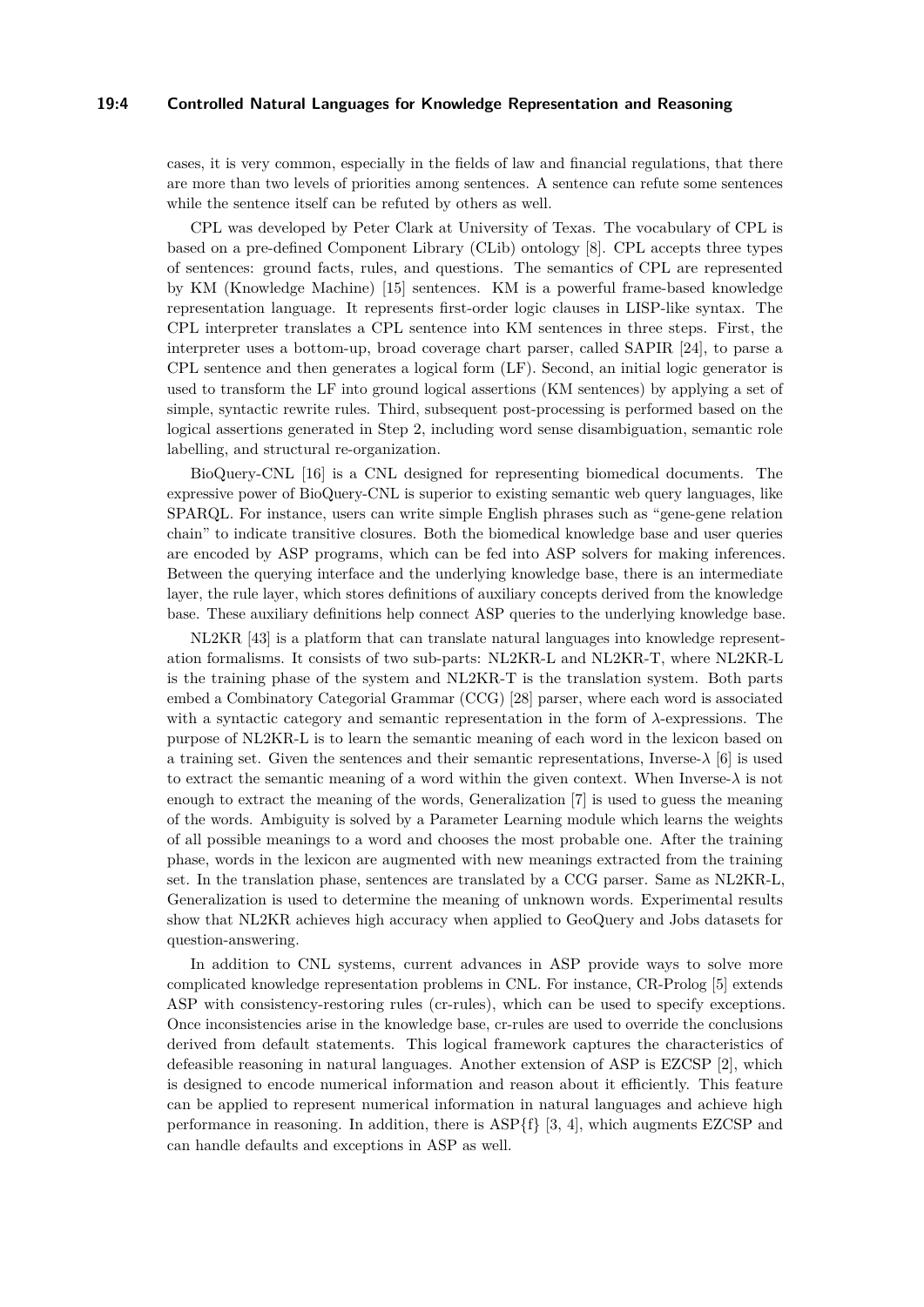#### **T. Gao 19:5**

# <span id="page-4-0"></span>**3 Goal of the Research**

The first goal is to develop a paraconsistent logic that handles inconsistencies in CNL reasoning. Although there is a list of paraconsistent logics, e.g., [\[37\]](#page-9-7), [\[10\]](#page-7-10), and [\[9\]](#page-7-11), they deal with inconsistencies from the philosophical or mathematical point of view. Other paraconsistent logics, such as [\[11\]](#page-7-12) and [\[26\]](#page-8-13), were developed for definite logic programs and cannot be easily applied to solving more complex CNL reasoning problems.

There is a list of desired properties the intended paraconsistent logical framework is supposed to have: First, the logic intends to identify the most likely cause of inconsistencies. Consider the knowledge base consisting of the following sentences: 1) Every actor is male, 2) Mary is a female, and 3) Mary is an actor. Apparently, the knowledge base is not consistent since Mary is a female but she is also an actor. There could be two explanations: one where Mary is not an actor and the other where Mary is not a female. Given that Mary is a female name, the former explanation is more reasonable than the latter one. To achieve this goal, it is required that the logic can select the most preferred models by taking into account some background knowledge. Second, in some cases, contrapositive inference is used in CNL reasoning but this is not always the case. Therefore, the logic intends to provide a mechanism to allow/inhibit contrapositive inference. Third, since if + *premise* + then + *conclusion* statements are used to derive new facts, it is necessary that the logical framework has a mechanism to decide whether or not to derive conclusions from inconsistent premises. Last, as closed world assumption [\[29\]](#page-8-14) is used in databases, this is also useful for CNL reasoning. Therefore, the underlying logic should be able to ensure complete knowledge of information.

The second goal is to standardize logical representations of CNLs, such that they have more power to identify different variations of the same sentence and map them to the same logical form. As is discussed in the introduction, although simple forms of paraphrases of sentences can be identified by CNLs, they are still very limited. For instance, the sentence "Mary has a dog" and "Mary owns a dog" will be translated into two different logical forms in ACE. As a result, users may not get the expected answers when they compose question in a way that uses different terms as in the knowledge base. First, a list of standardized relations is required to be defined to achieve this goal. Second, methods should be proposed to extract the relations from CNL sentences by consulting their syntactic or semantic properties. Although there is a list of tools such as StanfordIE and Ollie for relation extractions, the number of pre-defined relations are very small. Although the structures of CNL sentences are more restricted as opposed to the ones StanfordIE [\[1\]](#page-6-4) and Ollie [\[31\]](#page-8-15) work on, the standardization intends to normalize all possible relations in logical representations instead of a few pre-defined relations such as *location*, *founded\_by*, etc.

The third goal is to enable defeasible reasoning in CNLs. The previous section shows the limitations of [\[42\]](#page-9-5) in handling defaults. That is, there can be only two levels of priorities among CNL sentences. To allow more than two levels of priorities for CNL sentences, to the best my knowledge, Logic Programming with Defaults and Argumentation Theories (LPDA) [\[44\]](#page-9-8) can be considered as a good candidate framework with desirable features.

LPDA is based on the three-valued well-founded semantics [\[38\]](#page-9-9). It is a unifying defeasible reasoning framework that uses defaults and exceptions with prioritized rules, and argumentation theories. LPDA has two types of rules: strict and defeasible, where strict rules generate non-defeasible conclusions and defeasible rules generate defeasible conclusions that can be defeated by some exceptions. Each LPAD program is accompanied by an argumentation theory that specifies when a defeasible rule is defeated. A rule is defeated if it is refuted, rebutted, or disqualified. Generally, a rule is refuted if there is another rule that draws an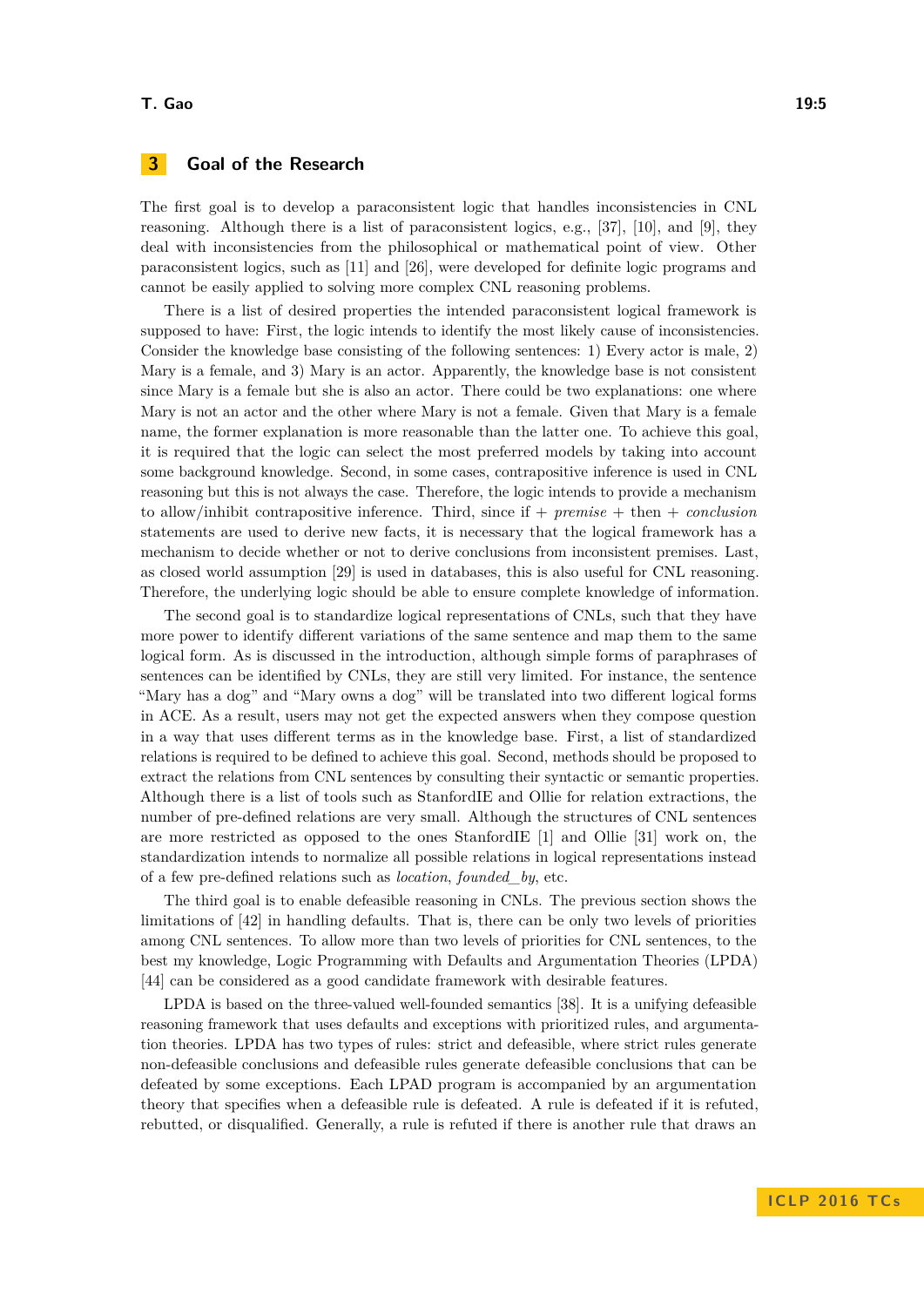#### **19:6 Controlled Natural Languages for Knowledge Representation and Reasoning**

incompatible conclusion with higher priority. A rule is rebutted if there is another rule that draws an incompatible conclusion and there is no way to resolve the conflict based on the relative priorities. A rule is disqualified if it is cancelled, self-defeated, etc. Based on LPDA, defeasible statements in CNL can be encoded by defeasible rules and their priorities can be specified in argumentation theories.

Another challenge is identification of the priorities among CNL sentences. This can be done either explicitly by user specifications or implicitly detected by some background knowledge or natural language understanding methodologies.

## <span id="page-5-0"></span>**4 Current State of Research**

Reference [\[20\]](#page-8-16) shows the current state of research. A new kind of paraconsistent logic was developed to deal with inconsistencies in word puzzles, more generally, for translating CNL sentences into logic. The logical framework is based on the well-known type of paraconsistent logics, Annotated Predicate Calculus (APC) [\[26\]](#page-8-13), but has a new kind of non-monotonic semantics, called *consistency preferred stable models*. The language is a logic programming subset of APC, denoted as  $APC<sub>LP</sub>$ .  $APC<sub>LP</sub>$  can be isomorphically embedded in ASP extended with a model preference framework, such as the Clingo [\[21\]](#page-8-10) with its Asprin extension [\[12\]](#page-7-13). It was proved in [\[20\]](#page-8-16) that this embedding is one-to-one and preserves the semantics.

Along with the logical framework, six principles were proposed to guide users to encode CNL sentences in  $AP C_{LP}$ . Each of the principles will be briefly described in the following: Principle 1 guides users to encode an if + *premise* + then + *conclusion* sentence that can perform contrapositive inference. Principle 2 describes the way to encode if + *premise* + then + *conclusion* sentences such that it can allow/inhibit derivations of conclusions from inconsistent premises. Principle 3 addresses the encoding of polar facts in CNL. For instance, a person must be either a male or a female, but not both or unknown. When inconsistency is possible, this principle ensures this requirement. Besides, if one of them is inconsistent then the other is too. Inconsistent information is not created equal, as people have different degrees of confidence in different pieces of information based on common sense knowledge. For example, there is more confidence in that someone whom people barely know is a person compared to the information about this person's marital situation (e.g., whether a husband exists). Principle 4 allows users to specify the degrees of confidence. As a result, when there are multiple explanations for the cause of inconsistencies, Principle 4 will select the most reasonable one by consulting the degrees specified. Principle 5 behaves like the closed world assumption. It guides users to encode CNL sentences ensure complete knowledge of information. Principle 6 captures the cardinality constraints in the presence of inconsistencies in CNL sentences, e.g., a person holds exactly one job.

## <span id="page-5-1"></span>**5 Preliminary results**

The paraconsistent logical framework and the proposed principle mentioned in the previous section have been applied to solve word puzzles, such as Jobs Puzzle  $[45]$  and Zebra Puzzle<sup>[2](#page-5-2)</sup> with inconsistencies. Experiment results show that in the cases where there is no inconsistency, *AP CLP* can correctly compute the answer. In the cases of inconsistencies, *AP CLP* can find

<span id="page-5-2"></span> $^{\rm 2}$  [https://en.wikipedia.org/wiki/Zebra\\_Puzzle](https://en.wikipedia.org/wiki/Zebra_Puzzle)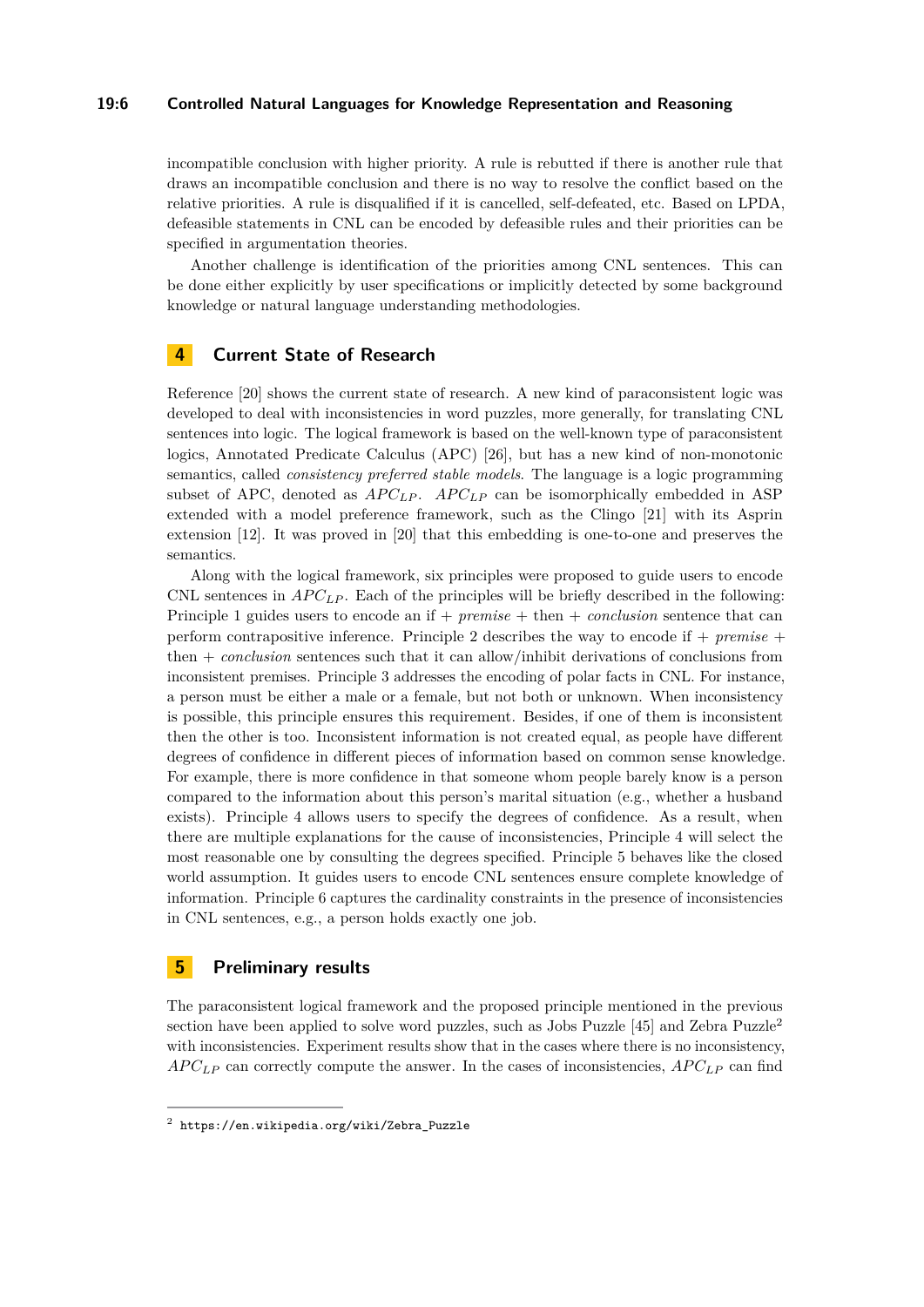the most likely cause of inconsistencies within the puzzle and give reasonable inference results. More detailed information can be found in [\[20\]](#page-8-16).

# <span id="page-6-0"></span>**6 Open Issues and Expected Achievements**

The first issue is that current CNLs have limited power to recognize variations of a sentence and therefore might not always map sentences that express the same meaning to the same logical form. As the next step, it is intended to extend ACE to overcome this issue. ACE parser translates CNL sentences into DRS with pre-defined predicates [\[18\]](#page-8-17) to represent the semantics of a sentence. This form of representation is simple and well-structured. It is intended to do post-processing based on the semantic representation in order to extract semantic relations standardized in ontologies, such as DB pedia<sup>[3](#page-6-5)</sup> and Wikidata<sup>[4](#page-6-6)</sup>. The second issue is to perform defeasible reasoning in CNLs. In order to detect the refutation relations between two sentences, it is expected to do the following: First, extend ACE to incorporate some background knowledge for primitive detection of sentence priorities. Second, design a user interface that allows users to make corrections. In addition, it is expected to extend current DRS representation to accommodate defeasible information, which will be eventually translated to an LPDA program for defeasible reasoning.

## <span id="page-6-1"></span>**7 Conclusion**

In this paper, it first gives an overview of the development of CNLs and discusses the limitations of current CNLs in the aspect of knowledge representation and reasoning. Then, it gives an outline of the research plan for solving these problems. This includes designing a paraconsistent logical framework for knowledge representation, empowering current CNLs to recognize variations of a sentence and perform defeasible reasoning. Next, it shows the current state of research – a powerful paraconsistent logical framework along with six principles derived from that for encoding CNL sentences. In addition, it shows the application of the current work to solving word puzzles with inconsistencies. Finally, it addresses some open issues and presents the plans for future achievements.

#### **References**

- <span id="page-6-4"></span>**1** Gabor Angeli, Melvin Jose Johnson Premkumar, and Christopher D. Manning. Leveraging linguistic structure for open domain information extraction. In *Proceedings of the 53rd Annual Meeting of the Association for Computational Linguistics and the 7th International Joint Conference on Natural Language Processing of the Asian Federation of Natural Language Processing, ACL 2015, July 26-31, 2015, Beijing, China, Volume 1: Long Papers*, pages 344–354. Association for Computational Linguistics, The Association for Computer Linguistics, 2015.
- <span id="page-6-2"></span>**2** Marcello Balduccini. Representing constraint satisfaction problems in answer set programming. In *ICLP09 Workshop on Answer Set Programming and Other Computing Paradigms (ASPOCP09)(Jul 2009)*, 2009.
- <span id="page-6-3"></span>**3** Marcello Balduccini. A "conservative" approach to extending answer set programming with non-herbrand functions. In *Correct Reasoning*, pages 24–39. Springer, 2012.

<span id="page-6-5"></span> $^3$  <http://wiki.dbpedia.org/>

<span id="page-6-6"></span><sup>4</sup> [https://www.wikidata.org/wiki/Wikidata:Main\\_Page](https://www.wikidata.org/wiki/Wikidata:Main_Page)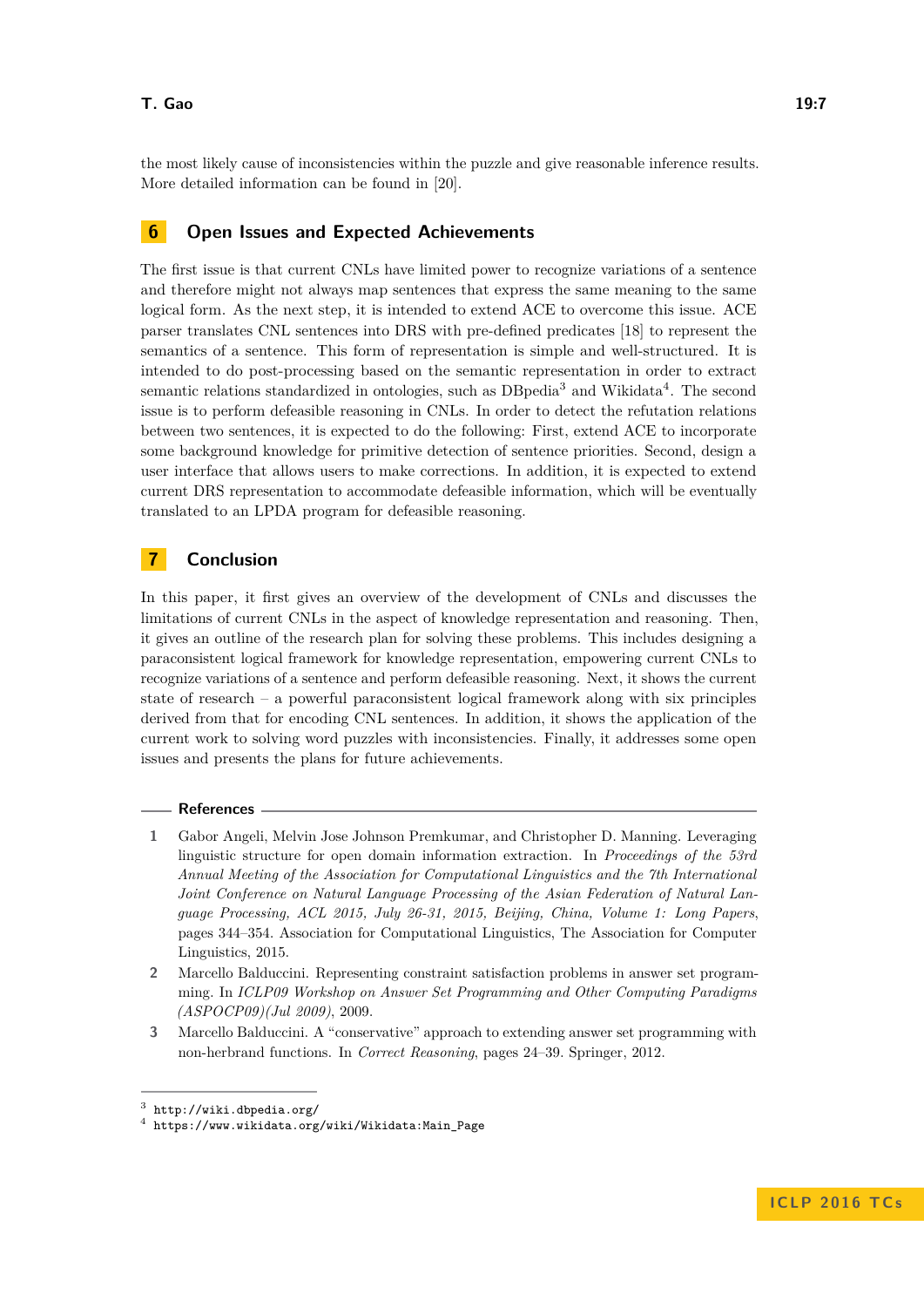#### **19:8 Controlled Natural Languages for Knowledge Representation and Reasoning**

- <span id="page-7-9"></span>**4** Marcello Balduccini. Asp with non-herbrand partial functions: A language and system for practical use. *Theory and Practice of Logic Programming*, 13(4-5):547–561, 2013.
- <span id="page-7-8"></span>**5** Marcello Balduccini and Michael Gelfond. Logic programs with consistency-restoring rules. In *International Symposium on Logical Formalization of Commonsense Reasoning, AAAI 2003 Spring Symposium Series*, volume 102, 2003.
- <span id="page-7-6"></span>**6** Chitta Baral, Juraj Dzifcak, Marcos Alvarez Gonzalez, and Aaron Gottesman. Typed answer set programming lambda calculus theories and correctness of inverse lambda algorithms with respect to them. *TPLP*, 12(4-5):775–791, 2012.
- <span id="page-7-7"></span>**7** Chitta Baral, Juraj Dzifcak, Marcos Alvarez Gonzalez, and Jiayu Zhou. Using inverse lambda and generalization to translate english to formal languages. *CoRR*, abs/1108.3843, 2011.
- <span id="page-7-3"></span>**8** Ken Barker, Bruce W. Porter, and Peter Clark. A library of generic concepts for composing knowledge bases. In *Proceedings of the First International Conference on Knowledge Capture (K-CAP 2001), October 21-23, 2001, Victoria, BC, Canada*, pages 14–21. ACM, 2001.
- <span id="page-7-11"></span>**9** Nuel D Belnap Jr. A useful four-valued logic. In *Modern uses of multiple-valued logic*, pages 5–37. Springer, 1977.
- <span id="page-7-10"></span>**10** Jean-Yves Béziau, Walter Alexandre Carnielli, and Dov M Gabbay. *Handbook of paraconsistency*. College Publications, 2007.
- <span id="page-7-12"></span>**11** Howard A Blair and VS Subrahmanian. Paraconsistent logic programming. In *International Conference on Foundations of Software Technology and Theoretical Computer Science*, pages 340–360. Springer, 1987.
- <span id="page-7-13"></span>**12** Gerhard Brewka, James P. Delgrande, Javier Romero, and Torsten Schaub. asprin: Customizing answer set preferences without a headache. In Blai Bonet and Sven Koenig, editors, *Proceedings of the Twenty-Ninth AAAI Conference on Artificial Intelligence, January 25-30, 2015, Austin, Texas, USA.*, pages 1467–1474. AAAI Press, 2015.
- <span id="page-7-2"></span>**13** Peter Clark, Shaw Yi Chaw, Ken Barker, Vinay K. Chaudhri, Philip Harrison, James Fan, Bonnie E. John, Bruce W. Porter, Aaron Spaulding, John A. Thompson, and Peter Z. Yeh. Capturing and answering questions posed to a knowledge-based system. In Derek H. Sleeman and Ken Barker, editors, *Proceedings of the 4th International Conference on Knowledge Capture (K-CAP 2007), October 28-31, 2007, Whistler, BC, Canada*, pages 63–70. ACM, 2007.
- <span id="page-7-1"></span>**14** Peter Clark, Philip Harrison, Thomas Jenkins, John A. Thompson, and Richard H. Wojcik. Acquiring and using world knowledge using a restricted subset of english. In Ingrid Russell and Zdravko Markov, editors, *Proceedings of the Eighteenth International Florida Artificial Intelligence Research Society Conference, Clearwater Beach, Florida, USA*, pages 506–511. AAAI Press, 2005.
- <span id="page-7-4"></span>**15** Peter Clark, Bruce Porter, and Boeing Phantom Works. Km?the knowledge machine 2.0: Users manual. *Department of Computer Science, University of Texas at Austin*, 2:5, 2004.
- <span id="page-7-5"></span>**16** Esra Erdem, Halit Erdogan, and Umut Öztok. BIOQUERY-ASP: querying biomedical ontologies using answer set programming. In Stefano Bragaglia, Carlos Viegas Damásio, Marco Montali, Alun D. Preece, Charles J. Petrie, Mark Proctor, and Umberto Straccia, editors, *Proceedings of the 5th International RuleML2011@BRF Challenge, co-located with the 5th International Rule Symposium, Fort Lauderdale, Florida, USA, November 3-5, 2011*, volume 799 of *CEUR Workshop Proceedings*. CEUR-WS.org, 2011.
- <span id="page-7-0"></span>**17** Norbert E. Fuchs, Kaarel Kaljurand, and Tobias Kuhn. Attempto controlled english for knowledge representation. In Cristina Baroglio, Piero A. Bonatti, Jan Maluszynski, Massimo Marchiori, Axel Polleres, and Sebastian Schaffert, editors, *Reasoning Web, 4th International Summer School 2008, Venice, Italy, September 7-11, 2008, Tutorial Lectures*, volume 5224 of *Lecture Notes in Computer Science*, pages 104–124. Springer, 2008.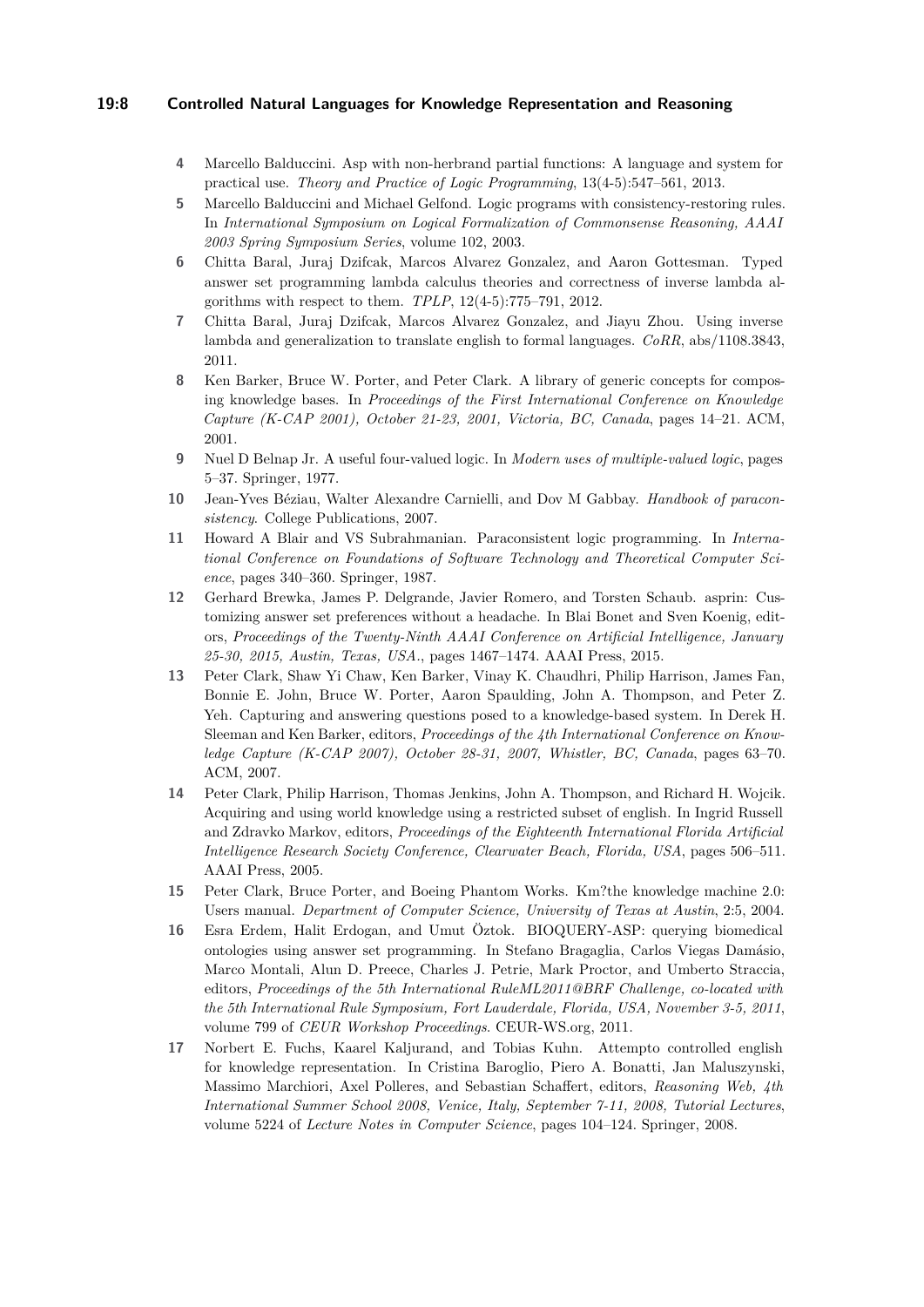- <span id="page-8-17"></span>**18** Norbert E. Fuchs, Kaarel Kaljurand, and Tobias Kuhn. Discourse Representation Structures for ACE 6.6. Technical Report ifi-2010.0010, Department of Informatics, University of Zurich, Zurich, Switzerland, 2010.
- <span id="page-8-6"></span>**19** Norbert E. Fuchs and Uta Schwertel. Reasoning in attempto controlled english. In François Bry, Nicola Henze, and Jan Maluszynski, editors, *Principles and Practice of Semantic Web Reasoning, International Workshop, PPSWR 2003, Mumbai, India, December 8, 2003, Proceedings*, volume 2901 of *Lecture Notes in Computer Science*, pages 174–188. Springer, 2003.
- <span id="page-8-16"></span>**20** Tiantian Gao, Paul Fodor, and Michael Kifer. Paraconsistency and word puzzles. *CoRR*, abs/1608.01338, 2016.
- <span id="page-8-10"></span>**21** Martin Gebser, Benjamin Kaufmann, Roland Kaminski, Max Ostrowski, Torsten Schaub, and Marius Thomas Schneider. Potassco: The potsdam answer set solving collection. *AI Commun.*, 24(2):107–124, 2011.
- <span id="page-8-3"></span>**22** Michael Gelfond and Yulia Kahl. *Knowledge representation, reasoning, and the design of intelligent agents: The answer-set programming approach*. Cambridge University Press, 2014.
- <span id="page-8-2"></span>**23** ASD Simplified Technical English Maintenance Group. *ASD-STE 100: Simplified Technical English : International Specification for the Preparation of Maintenance Documentation in a Controlled Language*. Aerospace and Defence Industries Association of Europe, 2007.
- <span id="page-8-11"></span>**24** Philip Harrison and Michael Maxwell. A new implementation of gpsg. In *Proc. 6th Canadian Conf on AI*, pages 78–83, 1986.
- <span id="page-8-5"></span>**25** Hans Kamp and Uwe Reyle. *From discourse to logic: Introduction to modeltheoretic semantics of natural language, formal logic and discourse representation theory*, volume 42. Springer Science & Business Media, 2013.
- <span id="page-8-13"></span>**26** Michael Kifer and Eliezer L. Lozinskii. A logic for reasoning with inconsistency. *J. Autom. Reasoning*, 9(2):179–215, 1992.
- <span id="page-8-0"></span>**27** Tobias Kuhn. A survey and classification of controlled natural languages. *Computational Linguistics*, 40(1):121–170, 2014.
- <span id="page-8-12"></span>**28** Tom Kwiatkowski, Luke S. Zettlemoyer, Sharon Goldwater, and Mark Steedman. Inducing probabilistic CCG grammars from logical form with higher-order unification. In *Proceedings of the 2010 Conference on Empirical Methods in Natural Language Processing, EMNLP 2010, 9-11 October 2010, MIT Stata Center, Massachusetts, USA, A meeting of SIGDAT, a Special Interest Group of the ACL*, pages 1223–1233. ACL, 2010.
- <span id="page-8-14"></span>**29** Vladimir Lifschitz. Closed-world databases and circumscription. *Artif. Intell.*, 27(2):229– 235, 1985.
- <span id="page-8-7"></span>**30** Rainer Manthey and François Bry. Satchmo: a theorem prover implemented in prolog. In *International Conference on Automated Deduction*, pages 415–434. Springer, 1988.
- <span id="page-8-15"></span>**31** Mausam, Michael Schmitz, Stephen Soderland, Robert Bart, and Oren Etzioni. Open language learning for information extraction. In Jun'ichi Tsujii, James Henderson, and Marius Pasca, editors, *Proceedings of the 2012 Joint Conference on Empirical Methods in Natural Language Processing and Computational Natural Language Learning, EMNLP-CoNLL 2012, July 12-14, 2012, Jeju Island, Korea*, pages 523–534. ACL, 2012.
- <span id="page-8-8"></span>**32** William McCune. *Otter 3.0 reference manual and guide*, volume 9700. Argonne National Laboratory Argonne, IL, 1994.
- <span id="page-8-9"></span>**33** William McCune. Mace4 reference manual and guide. *arXiv preprint cs/0310055*, 2003.
- <span id="page-8-4"></span>**34** Donald Nute. Defeasible logic, handbook of logic in artificial intelligence and logic programming (vol. 3): nonmonotonic reasoning and uncertain reasoning, 1994.
- <span id="page-8-1"></span>**35** Voice of America (Organization). *VOA Special English word book: a list of words used in Special English programs on radio, television, and the Internet*. Voice of America, 2007.